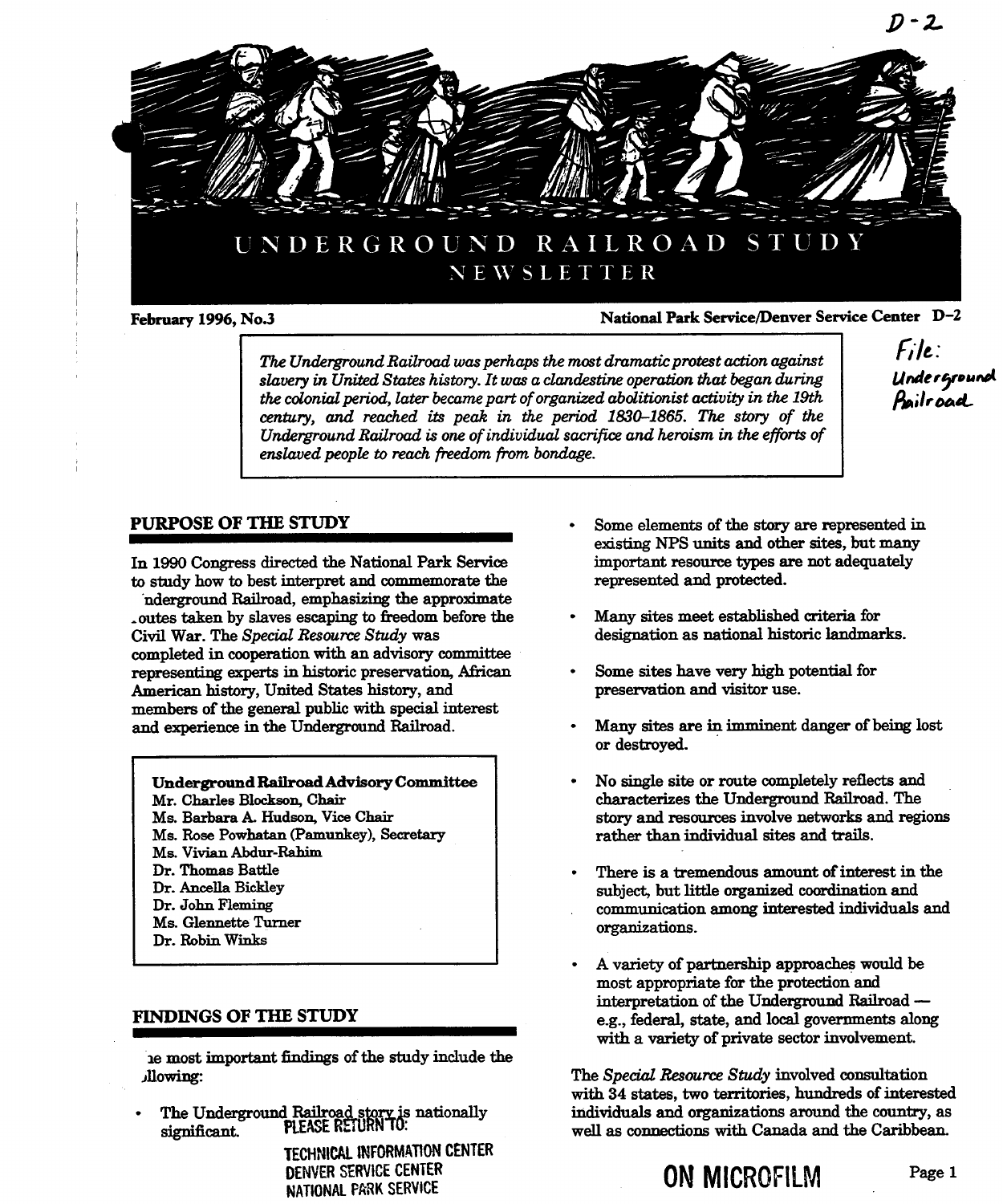The study considered 380 suggestions about potential opportunities to illustrate the international sites of significance to the Underground Railroad connection to the Underground Railroad. story Additional research has identified 42 sites as having the highest potential to meet established  $\blacksquare$  Concept  $D$  — The history, meaning, national historic landmark criteria for national significance, and legacy of the Underground significance. Detailed descriptions of 13 sites that Railroad would be remembered through a single appear to have the highest potential for preservation commemorative monument This monument and interpretation are provided in the study. would honor those people who risked or lost their

Five concepts have been developed for preserving,  $\qquad \qquad \text{Concept E} - \text{Visitors would have an}$ commemorating, and interpreting resources opportunity to travel along trail systems that<br>associated with the Underground Railroad. The contract opportunity to travel along trail systems that<br> $\frac{1}{2}$  evoke the perilous ex Management options for these concepts range from those who sought freedom through escape on the no federal action to the creation of a new national Underground Railroad. A variety of natural park system unit. All of these concepts, with the resources (e.g., swamps, forests, and rivers) and exception of no action, are intended to enhance cultural resources (e.g., Tinderground Railroad exception of no action, are intended to enhance exception of the cultural resources (e.g., Underground Railroad<br>
public understanding and appreciation of the stations, homes of significant individuals, and Underground Railroad and to preserve its many archeological sites) along these trail systems important resources. A no-action concept is also would help to bring this story alive. A trail or included to provide a base for comparing existing trails would be designated through the Nation conditions with the other concepts. It is important to Trails System Act of 1968, as amended. One note that while each concept could stand on its own, option in implementing concept E would be to<br>certain elements could be combined to better serve establish a government-chartered commission resource protection and interpretation objectives. foundation to work toward establishment of the

Concept  $A - At a$  newly established commemorative, interpretive, educational, and  $\begin{array}{c} \textbf{Concept F (No Action)} \textbf{— The history,} \\ \textbf{research center, visitors would come to} \\ \end{array}$ understand the whole story of the Underground Railroad would continue at the current level of Railroad and its significance in their area or commemoration, interpretation, and region and in United States history. Resources preservation. related to the Underground Railroad would be fully inventoried and documented. The study also includes an environmental

**Concept B**  $-$  An appreciation of the Because the ideas presented in this study are Underground Railroad would be accomplished by conceptual, the potential consequences can only improving existing interpretive programs and by addressed in a general way. Should any of the implementing new programs that would provide action-oriented concents be implemented specivisitors with a complete, in-depth understanding environmental consequences would be evaluated of the Underground Railroad while focusing on during any necessary management planning or local aspects of the story of the site. Subsequent development planning.

 $\text{Concept C} \longrightarrow$  Visitors would have an  $\text{RECOMMENDATIONS OF THE}$ Underground Railroad resources over a large example area up to several hundred miles.<br> **COMMITTEE**<br> **COMMITTEE** These areas could include national historic landmarks and existing NPS units associated The Underground Railroad Advisory Committee personalities and aspects of the Underground recommendations are as follows: Railroad story, various landscapes significant to the Underground Railroad story and

 $\Delta\omega = \frac{1}{2} \omega^2 / \omega^2$ 

 $\frac{1}{2}$  ,  $\frac{1}{2}$ 

lives to escape the oppression of slavery and THE CONCEPTS reach freedom on the Underground Railroad and those who assisted them.

> evoke the perilous experience encountered by stations, homes of significant individuals, and trails would be designated through the National establish a government-chartered commission or  $trail(s)$ .

meaning, and significance of the Underground

assessment of the potential impacts of the concepts conceptual, the potential consequences can only be action-oriented concepts be implemented, specific

# UNDERGROUND RAILROAD ADVISORY

with the Underground Railroad story, actively advised the NPS study team and national documented escape routes used by enslaved by historic landmark theme study team throughout the documented escape routes used by enslaved documented escape routes used by enslaved historic landmark theme study team throughout the<br>Americans, structures and sites associated with development of the Special Resource Study. Their development of the Special Resource Study. Their

> $\mathcal{F}(\mathbf{T}) = \left\{ \begin{array}{ll} \mathcal{F}(\mathbf{r}) & \mathcal{F}(\mathbf{r}) \\ \mathcal{F}(\mathbf{r}) & \mathcal{F}(\mathbf{r}) \end{array} \right. \; , \; \mathcal{F}(\mathbf{r}) = \mathcal{F}(\mathbf{r}) \end{array} \right.$ ה ההרכבות והראה לאחר המילה.<br>חלונות 医性有的变体的 的复数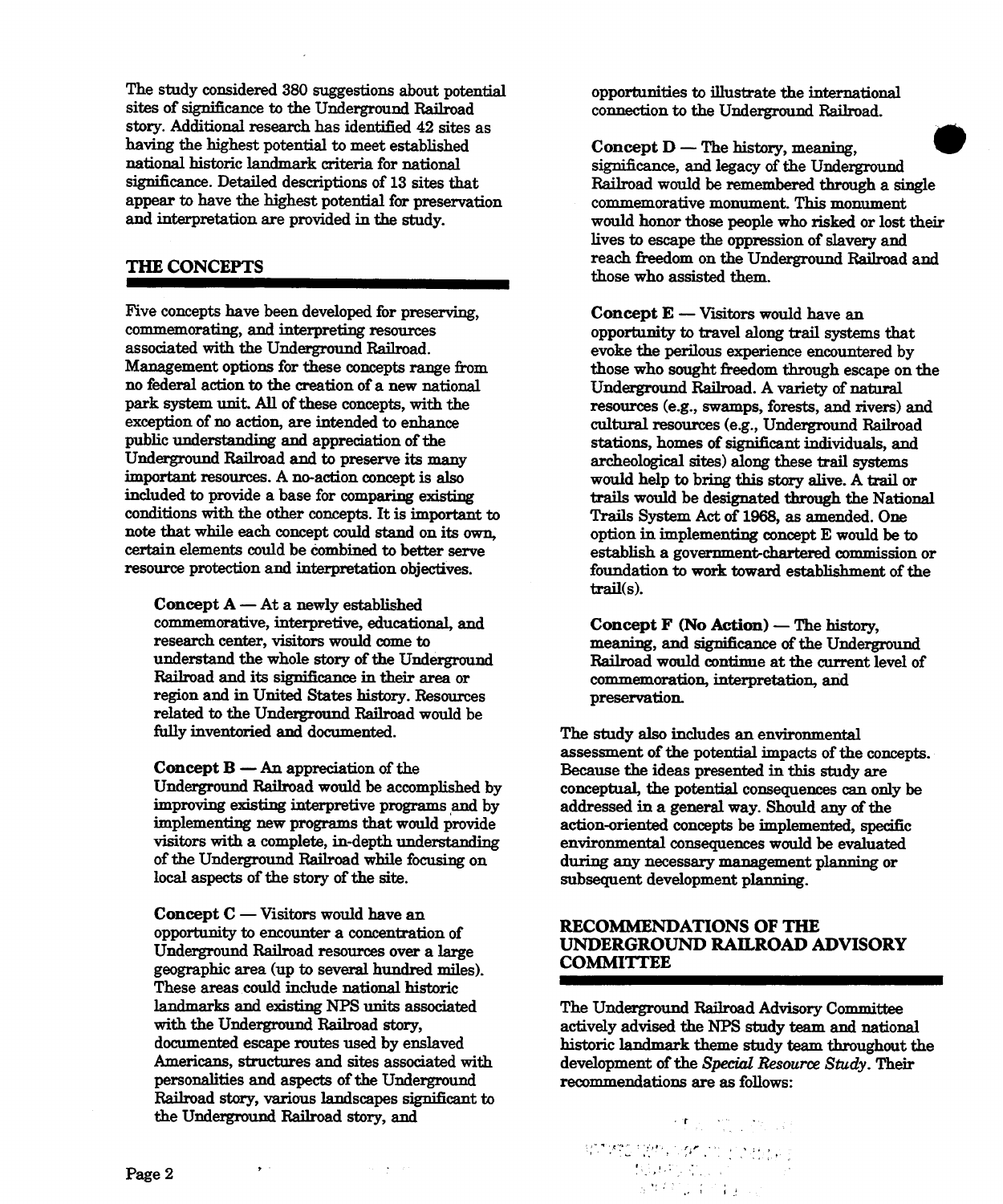- That the U.S. Congress authorize a national **OTHER ACTIVITIES AND PROJECTS**  $\bullet$ Underground Railroad Commission and fund a UNDERWAY OR PROPOSED national initiative to support projects focusing on activities associated with the Underground In addition to any action that Congress may take on
- $\bullet$ be pursued with equal vigor and simultaneously history. as appropriate
- That public and private sector (corporate, maps, and illustrations the Underground university, organizational) partnerships be Railroad story (available through the Nat encouraged and pursued wherever possible and Park Service in spring 1996). appropriate to achieve the varying goals of the
- Underground Railroad be researched, written, history of slavery and abolitionism. The experts be used wherever possible to ensure Underground Railroad sites. historical accuracy and the broadest range of
- through the congressional funding and NPS Field Area, (202) 619-7077, will be the continuity and to maintain project oversight.
- the National Park Service continue and programs reflect the story, (3) developing accelerate its efforts regarding the ducational materials on the Underground and trails within its jurisdiction. (4) building on existing national historic
- the National Park Service be authorized to the Historic American Buildings Survey, coordinate Underground Railroad activities National Register of Historic Places, and

Individual members of Congress may propose opportunities to link Canadian Black History<br>legislation or action to the appropriations committees linitiatives with similar efforts in the U.S. legislation or action to the appropriations committees to follow up on some of the ideas in the study

Railroad. The Underground Railroad study, a variety of other activities and projects will commemorate and That concepts A-E in the Special Resource Study interpret this significant part of American and world

- An interpretive brochure will depict in text Railroad story (available through the National
- A handbook will be produced to interpret the Underground Railroad story in the larger context That an interpretive handbook on the of American antebellum society, including the and published, and that the skills of non-NPS handbook will also be a guide to representative
- interpretation. The An internal NPS task force will continue to work toward preserving, commemorating, and That the mandate of the current Underground interpreting the Underground Railroad story. Railroad Advisory Committee be extended Mr. Vincent deForest of the National Capital implementation stages to ensure project coordinator of NPS efforts to recognize the continuity and to maintain project oversight. Underground Railroad. Initiatives could include (1) working toward establishing an international That, regardless of the existence of other link with Mexico, (2) surveying selected parks to congressional mandates or funding initiatives, find out what Underground Railroad activities or find out what Underground Railroad activities or educational materials on the Underground documentation and interpretation of the Railroad through teaching with the Historic Underground Railroad in all parks, memorials, Places Program and the Junior Ranger Program, landmark designations and completing thematic That the National Capital Field Area Office of inventories of Underground Railroad sites from National Register of Historic Places, and similar throughout the National Park Service.  $\qquad \qquad$  lists, and  $(5)$  revising interpretive programs in national park system units to include WHAT WILL HAPPEN NEXT Underground Railroad issues.
- An international exhange and study tour The study report was transmitted to Congress in involving the National Park Service and Parks early February 1996.<br>Canada is underway. This program will focus o Canada is underway. This program will focus on sites in the Niagara Falls area, and seek broader
- The NPS Internet home page will include key Interested individuals and organizations will be parts of the study report, including the various rking from the "grass roots" to identify sites, concepts for interpretation and commemoration rking from the "grass roots" to identify sites, concepts for interpretation and commemoration,<br>
the and interpretive or commemorative sites considered, and information about other  $\omega$ ute, and interpretive or commemorative sites considered and information about other organizations active in interpreting Undergroup organizations active in interpreting Underground Railroad routes. Internet address is as follows: http//www.nps.gov/undergroundrr/